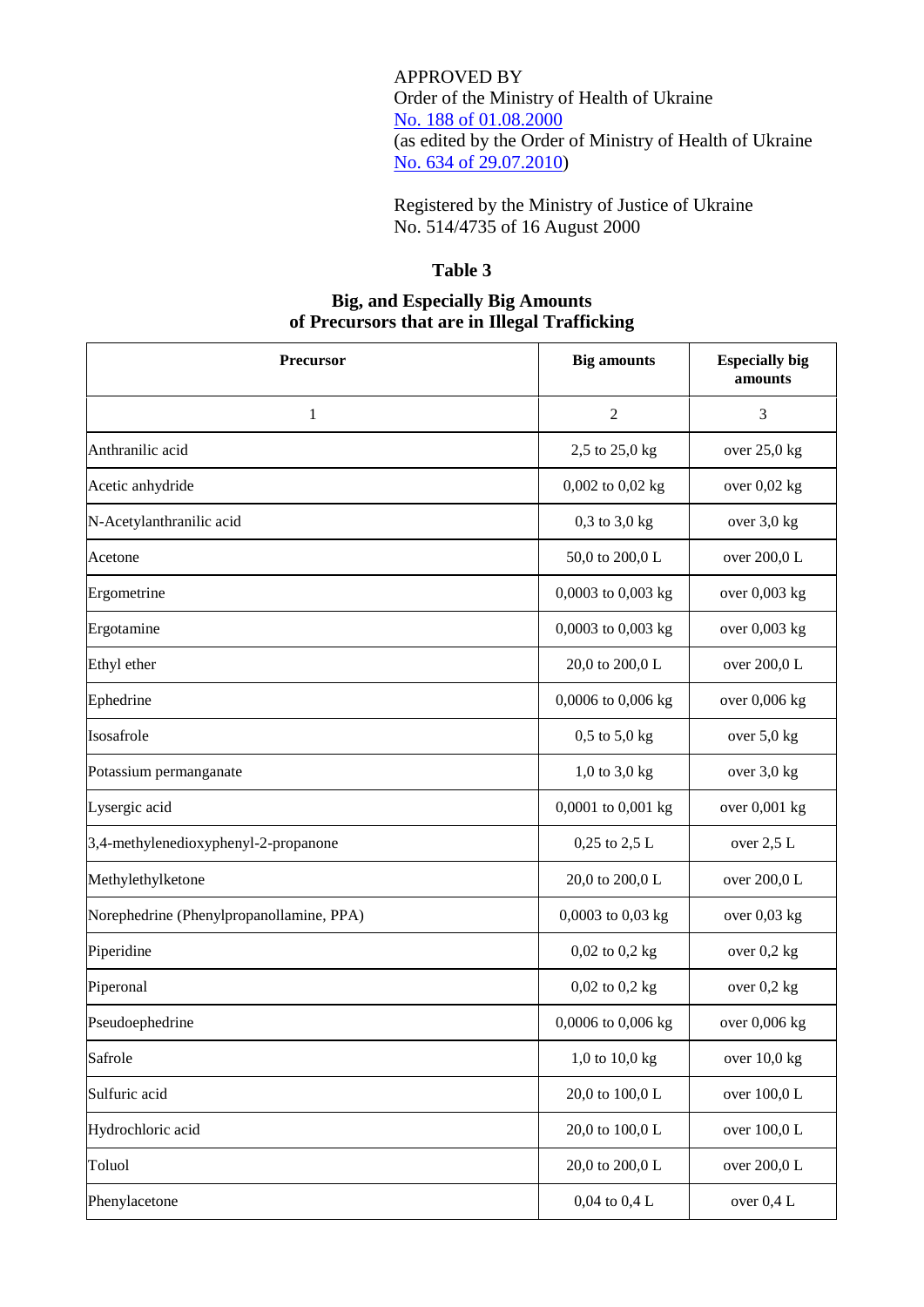| Phenylnitropropene                                                                          | $2$ to $20$ g      | over 20 g      |
|---------------------------------------------------------------------------------------------|--------------------|----------------|
| Phenylacetic acid                                                                           | 1,0 to $10,0$ kg   | over 10,0 kg   |
| Solvents containing more than 50% of acetone, ethyl ether,<br>methylethylketone and toluol* | 50,0 to 200,0 L    | over 200,0 L   |
| 1-benzyl-3-methyl-4-piperidinone                                                            | $0,02$ to $0,2$ kg | over $0,2$ kg  |
| 1-bromo-2-phenylethane                                                                      | 0,0003 to 0,03 kg  | over $0.03$ kg |
| 1-hydroxy-1-methyl-2-phenylmethoxy sulphate                                                 | 1,0 to $10,0$ kg   | over $10,0$ kg |
| 1-dimethylamino-2-propanol                                                                  | $2$ to $20$ g      | over 20 g      |
| 1-dimethylamino-2-chloropropane                                                             | 2 to 20 g          | over 20 g      |
| 1-(4-methylphenyl)-2-nitropropene                                                           | 2 to 20 g          | over 20 g      |
| 1-(4-methylphenyl)-2-propanone                                                              | 0,04 to 0,4 L      | over 0,4 L     |
| 1-chloro-2-phenylethane                                                                     | 0,0003 to 0,03 kg  | over $0.03$ kg |
| 1-(1-cyclohexene-1-yl)piperidine                                                            | 1,5 to 15,0 g      | over $15,0 g$  |
| 2,5-dimethoxybenzaldehyde                                                                   | 0,0003 to 0,03 kg  | over $0.03$ kg |
| 2-dimethylamino-1-chloropropane                                                             | $2$ to $20$ g      | over 20 g      |
| 2-dimethylamino isopropyl chloride                                                          | 2 to 20 g          | over 20 g      |
| 2-(1-phenylethyl)-3-methoxycarbonyl-4-piperidone                                            | $0,02$ to $0,2$ kg | over $0.2$ kg  |
| 3,4-methylenedioxyphenyl-2-bromopentan-1-one                                                | 0,25 to 2,5 L      | over $2,5$ L   |
| 3,4-methylenedioxyphenyl-2-bromopropan-1-one                                                | 0,25 to 2,5 L      | over 2,5 L     |
| 3,4-methylenedioxyphenyl-2-nitropropene                                                     | $0,25$ to $2,5$ L  | over $2,5$ L   |
| 3-methyl-1-phenethyl-4-piperidinone                                                         | $0,02$ to $0,2$ kg | over $0,2$ kg  |
| 4-methoxybenzyl methyl ketone                                                               | 0,0003 to 0,03 kg  | over 0,03 kg   |
| N-(3-methyl-4-piperidinyl)aniline                                                           | $0,02$ to $0,2$ kg | over $0,2$ kg  |
| N-(3-methyl-4-piperidinyl)propionanilide                                                    | $0,02$ to $0,2$ kg | over $0,2$ kg  |
| N-methylephedrine                                                                           | 0,0006 to 0,006 kg | over 0,006 kg  |
| Alpha-phenylacetoacetonitrile (APAAN)                                                       | $0,04$ to $0,4$ L  | over 0,4 L     |
| 2-bromo-1-(4-methylphenyl)propan-1-one                                                      | 2 to 20 g          | over 20 g      |
| <b>NPP</b>                                                                                  | $0,02$ to $0,2$ kg | over 0,2 kg    |
| <b>ANPP</b>                                                                                 | $0,02$ to $0,2$ kg | over $0,2$ kg  |
| Alpha-phenylacetoacetamide (APAA)                                                           | $0,04$ to $0,4$ L  | over 0,4 L     |
| PMK-glycidate                                                                               | 0,25 to 2,5 kg     | over $2,5$ kg  |
| 1,4-butandiole (BDO,1,4-butylenglycol)                                                      | 5,0 to 50,0 g      | over 50,0 g    |